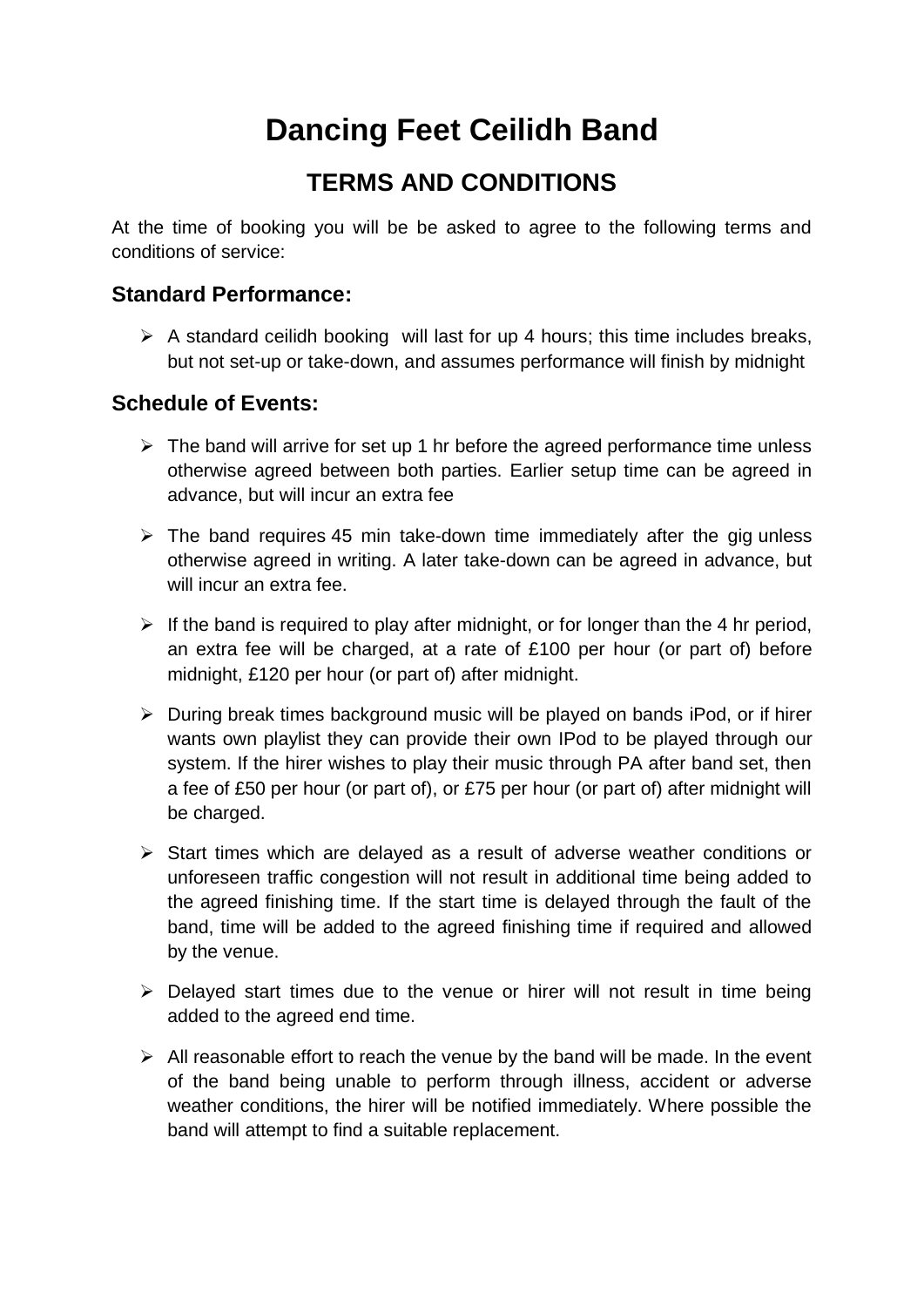# **Equipment and band:**

- $\triangleright$  The band will provide full PA and all equipment.
- $\triangleright$  The band's equipment and instruments are not available for use by any other person's unless agreed by both parties in advance.
- $\triangleright$  If a band member is unable to play due to illness then all efforts will be made to find a replacement musician. In the unlikely event of this not happening, the hirer will be informed and compensated accordingly (the rest of the band will play on!)
- $\triangleright$  Any loss or damage to equipment or instruments as a direct result of the client or their guests is the responsibility of the client and all repairs or replacements will be billed to the client.
- $\triangleright$  The band operates regularly serviced and maintained good quality sound equipment. In the rare event of any equipment failure, an on-site repair will be attempted. If however there is an irreparable breakdown in lighting or sound a partial refund may be given. (This is dependent on time left).
- $\triangleright$  The hirer must ensure that the band has access to at least two 13 amp 230 volt sockets, a small table and two armless chairs.

#### **Venue**

- $\triangleright$  The hirer shall be responsible for ensuring a safe power supply and the security of the band and the property of the band at all times during the contract times at the venue.
- $\triangleright$  The hirer will be responsible for ensuring all necessary licenses and permissions relating to the performance at the event, obtaining them as required.
- $\triangleright$  The band requires a minimum space of 3m by 5m
- $\triangleright$  We request that the band is informed of any sound, location or dancing limitations
- $\triangleright$  The band reserves the right to refuse unsuitable venues. If this is the case a full refund will be provided.
- $\triangleright$  The band requires parking for two vehicles in close proximity to the venue, with access to load and unload equipment.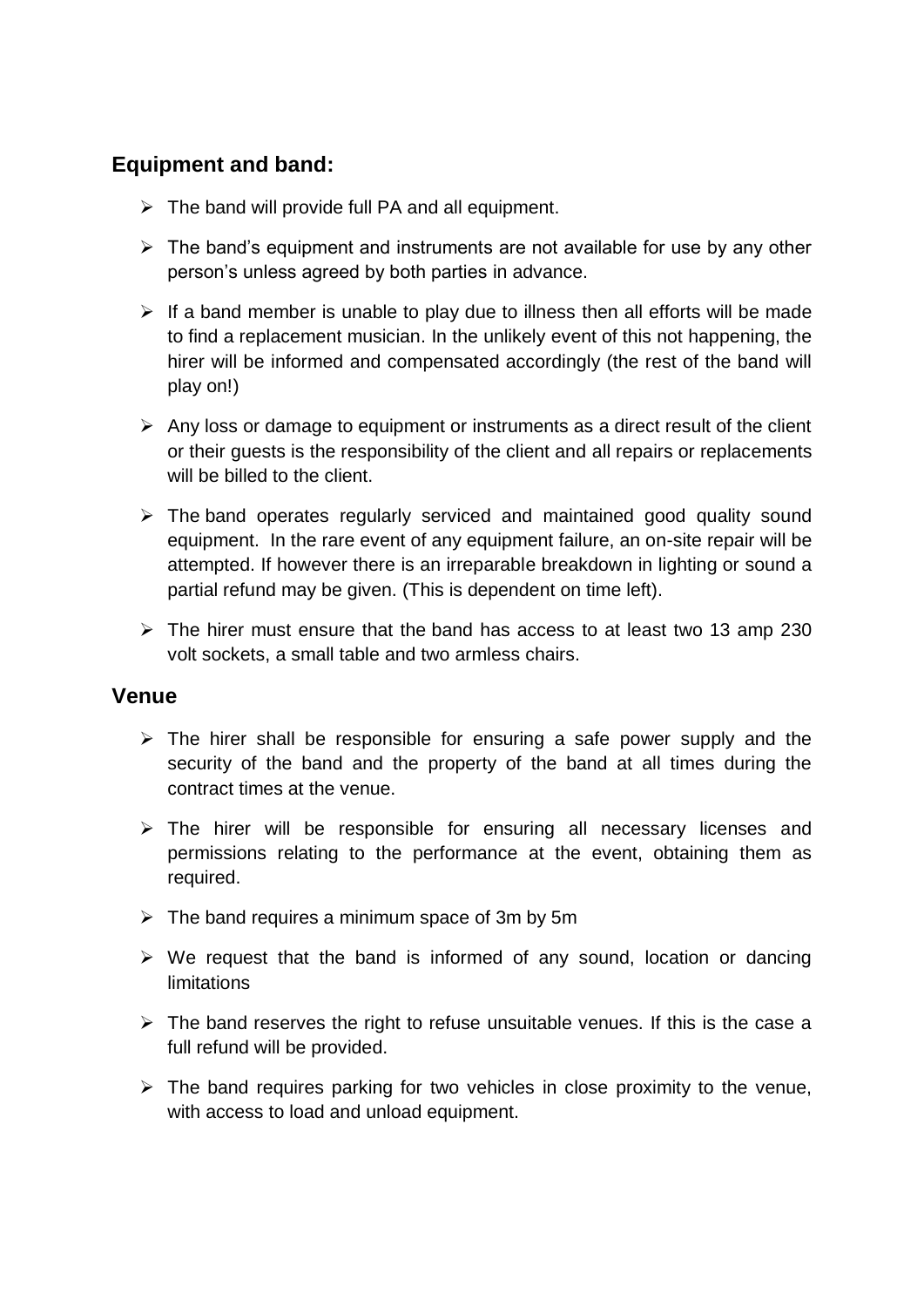## **Booking & Payment Schedule:**

- $\triangleright$  Once you confirm that you would like go ahead with your booking, a nonrefundable booking fee, deductable from the total agreed fee, must be paid to secure your date.
- $\triangleright$  Payment of the booking fee confirms your acceptance of the Terms and Conditions.
- $\triangleright$  The balance of payment must be made at least 7 days prior to the event by bank transfer, or by cash on the day.
- $\triangleright$  The total fee quoted relates exclusively to the performance times set out in the Booking Form. Should the hirer require that the performance times be extended, then the additional period and fee must be negotiated with the band and paid in cash prior to the start of the performance extension.
- $\triangleright$  The band reserves the right to change the quote based on details of the gig (e.g. increased travelling distance) and will advise in writing if this is necessary.

## **Cancellation Policy:**

- $\triangleright$  In all cases of cancellation the booking fee is non-refundable.
- $\triangleright$  Cancellation with less than 6 wks notice, full fee is payable.

Cancellation with more than 6 wks but less than 9 wks, 75% of remaining fee is payable

Cancellation with more than 9wks but less than 12, 40% of fee is payable

- $\triangleright$  All cancellations must be in writing and cancellation fees must be paid within 7 days of the band being notified.
- $\triangleright$  If by reason of strike, fire, war, riot, epidemic, civil commotion, national calamity, mechanical breakdown, order of the government or local authority, illness or other incapacity of the band certified by a properly qualified medical practitioner, or other cause beyond the control of either party, the engagement is unable to proceed, this agreement shall be null and void.
- $\triangleright$  If in the event of the band being unable to attend the event on the day, due to unforeseen circumstances such as car breakdown or accident, and a suitable replacement cannot be found, then the Band will refund the deposit and any balance payments in full to the hirer.